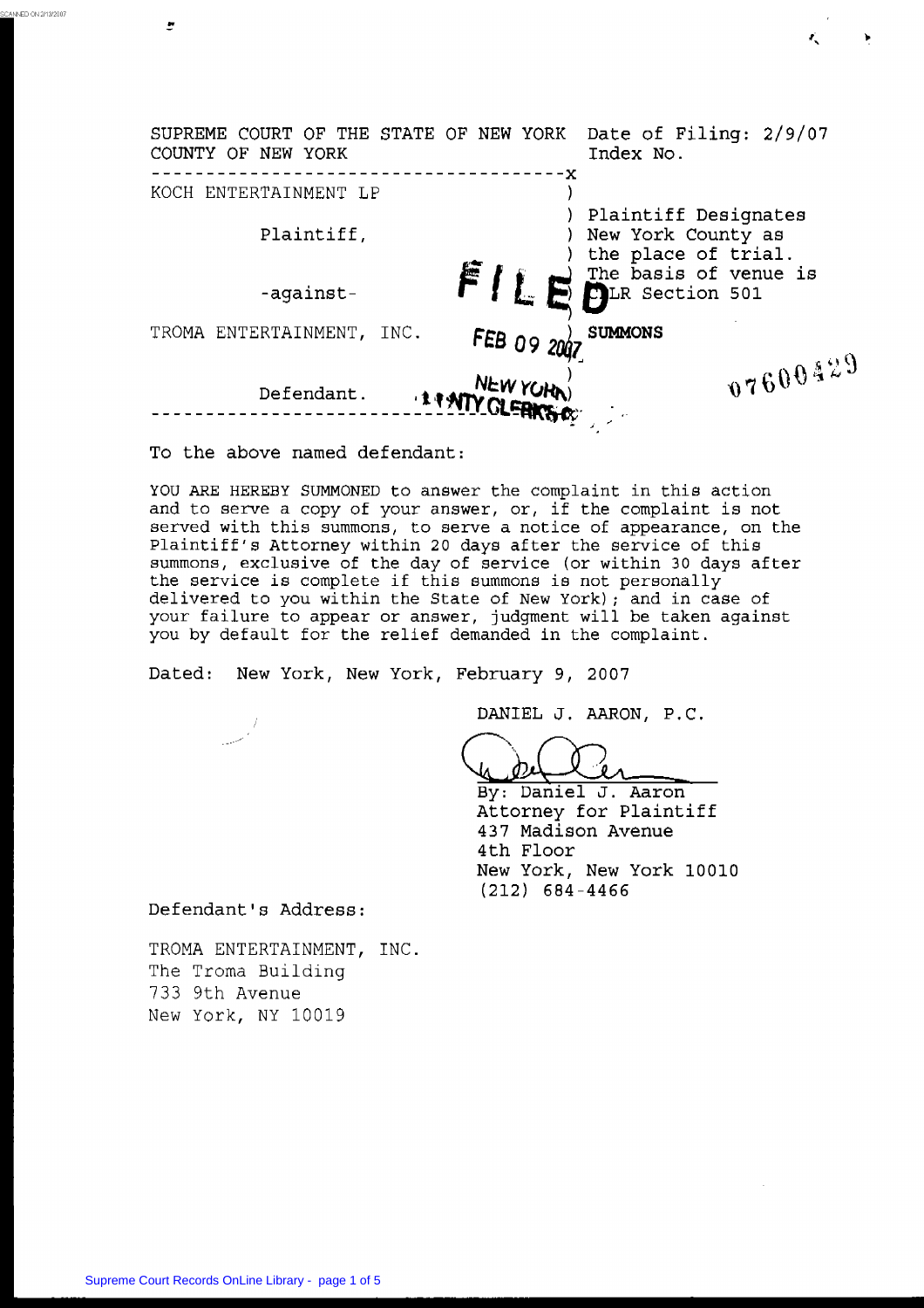| SUPREME COURT OF THE STATE OF NEW YORK<br><b>COUNTY OF NEW YORK</b><br>--------------------------X |                                                                                                                 |
|----------------------------------------------------------------------------------------------------|-----------------------------------------------------------------------------------------------------------------|
| KOCH ENTERTAINMENT LP                                                                              |                                                                                                                 |
| Plaintiff,                                                                                         |                                                                                                                 |
| - against $-$                                                                                      | <b>COMPLAINT</b>                                                                                                |
| TROMA ENTERTAINMENT, INC.                                                                          |                                                                                                                 |
| Defendant. :                                                                                       | 07600429                                                                                                        |
| their complaint allege:                                                                            | Plaintiff, Koch Entertainment LP ("Koch") by their attorneys Daniel Maron, P.C., for<br>FEB 09 2007<br>NEW YORK |
| 1.                                                                                                 | Plaintiff Koch is a limited partnership organized and existing under the                                        |

laws of the state of Delaware with its principlc place of business at 22 Harbor Park Drive, Port Washington, NY 11050. Koch is the legal successor **in** interest to KOCH Entertainment Distribution LLC of the same address. Koch is an independent music and video distribution company in the **U.S.** and Canada.

2. Upon information and belief, defendant Troma Entertainment, Inc. (Troma") is **a** corporation organized under the laws of the state of New York with its corporate offices located in New **York** City at The Troma Building, 733 9th Avenue, New York, *NY*  10019. Troma is a film and video company and manufacturer video products.

#### **The Agreement**

**3.** Pursuant to an agreement dated **as** of June 2,2005, Troma appointed Koch **as** the exclusive distributor of Troma's audio and video products in the United States (the

**<sup>4</sup>**. *c\_*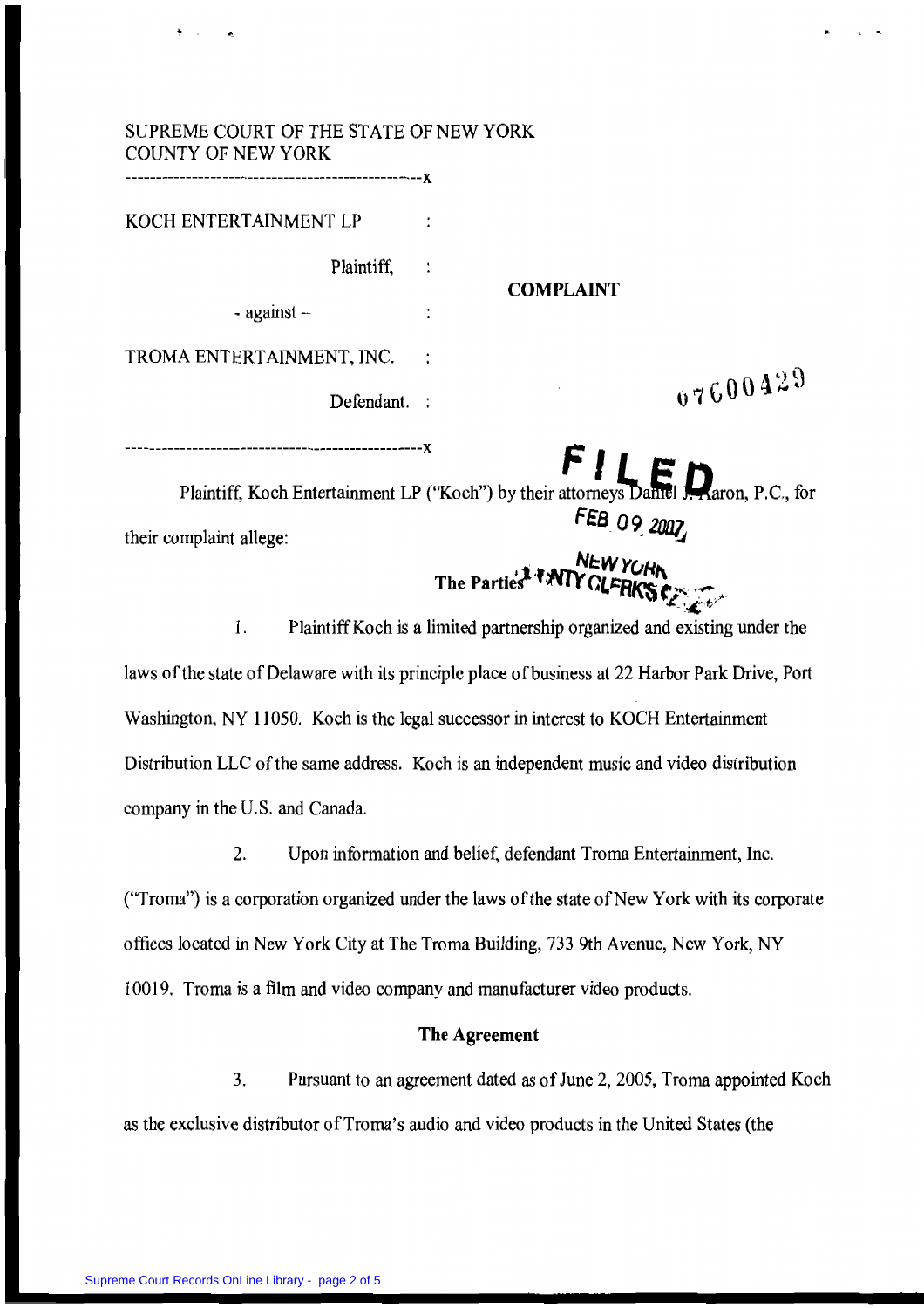"Agreement"). The agreement provided, inter alia, for Troma to provide Koch with its product and to pay any negative monthly balances and sums otherwise **due** and payable to Koch immediately.

## **COUNT 1. (By Koch Against Troma) (Breach of Contract)**

**4.** Koch repeats and realleges the allegations set forth in Paragraphs 1 through 3 **as** if set forth herein.

> *5.*  Troma has breached the Agreement.

*6.*  Troma **has** failed to provide its product to Koch as promised by repeatedly bumping street dates and by failing to fill open orders or provide inventory causing Koch to lose sales and injuring its relationships with certain retailers.

**7.** The Agreement provides that Troma will immediately pay Koch whenever there exists a negative monthly payable balances due to negative sales and other amounts due Koch. Troma has failed to pay such sums to Koch. Currently, Troma owes Koch approximately \$164,000.00 and has failed and refused to pay this sum.

8. Finally, the Agreement provides that Koch is the exclusive distributor of Troma's mass-marketable Video Products, including DVDs, sold through all wholesale and retail channels throughout the United States. Troma has breached this exclusivity provision and the covenant of good faith and fair dealing by directly selling *Paultrygeist: Night of'the Chicken Dead* in DVD format to wholesalers and retailers in combination with a soundtrack CD.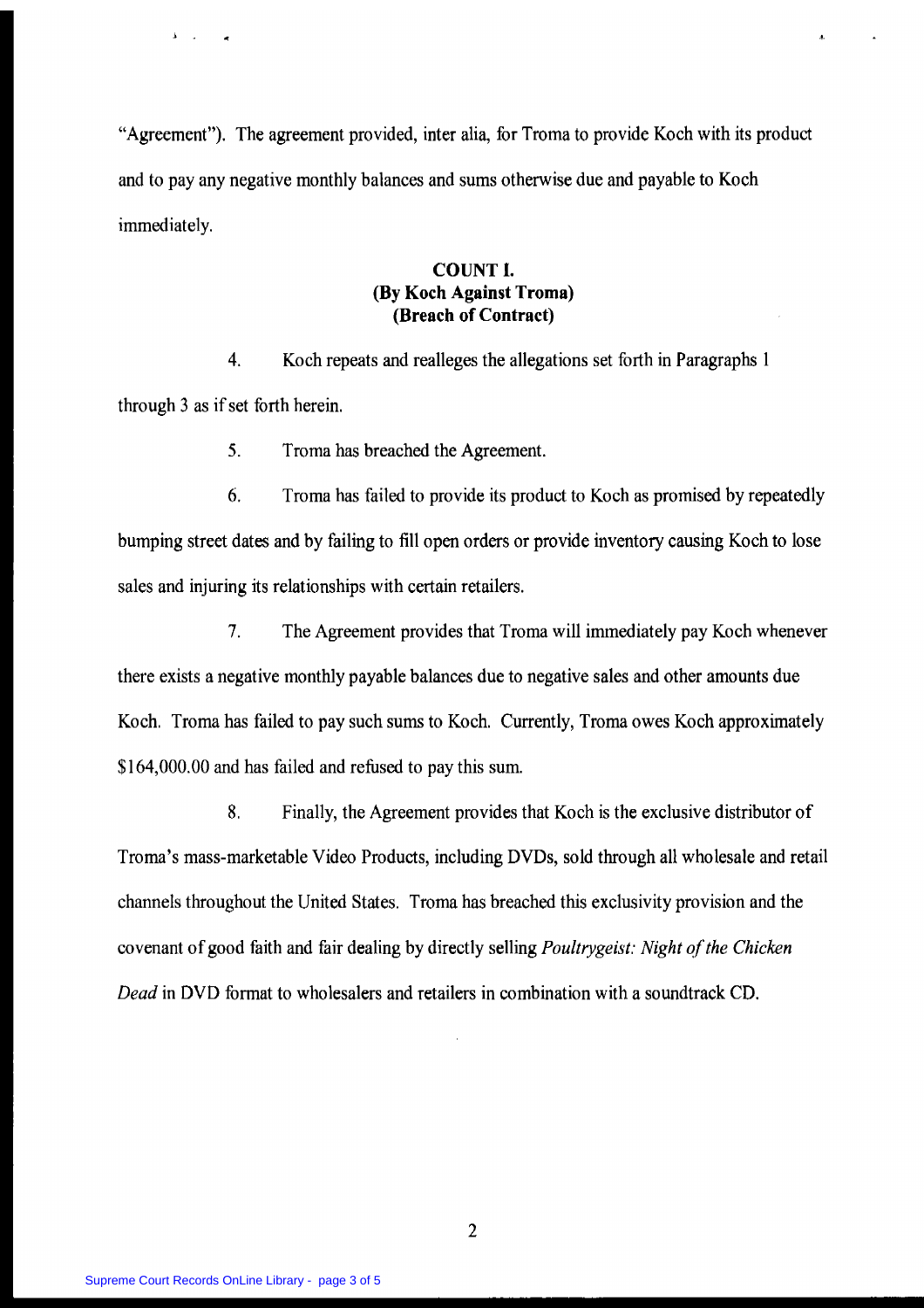# **COUNT 11. (By Koch Against Troms) (Account Stated)**

**9.** Koch repeats and realleges the allegations set forth in Paragraphs I

through *5* **as** if set forth herein.

10. Koch sent statements to Troma pursuant to the Agreement.

1 1. Accounts were taken and stated between Koch and Troma that showed a

balance of at least \$1 64,000.00 due and owing by Troma to Koch.

12. The accounts have not been paid, although payment was automatically due

under the Agreement and has been demanded.

**WHEREFORE** Plaintiffs' demand judgment against defendants **as** follows:

**A.** That defendant be required to pay to plaintiff damages **as** proven at trial and the costs of this action, including reasonable attorneys' fees necessary to prosecute this action, **as**  provided by the Agreement.

€3. Granting plaintiff such other, further **and** different relief as the Court may deem

just and proper.

Dated: New York, New **York**  February 6, 2007

DANIEL J. AARON, P.C.

 $-$ 

DANIEL J. AARON, P.C.<br>By: <u>Canadial</u> By: Baniel J. Aaron<br>437 Madison Avenue, 4<sup>th</sup> Floor<br>New York NY 10022 437 Madison Avenue, **qfh** Floor New York, NY 10022 Attorney for Plaintiff-Koch Entertainment, LP 2 12-684-4466